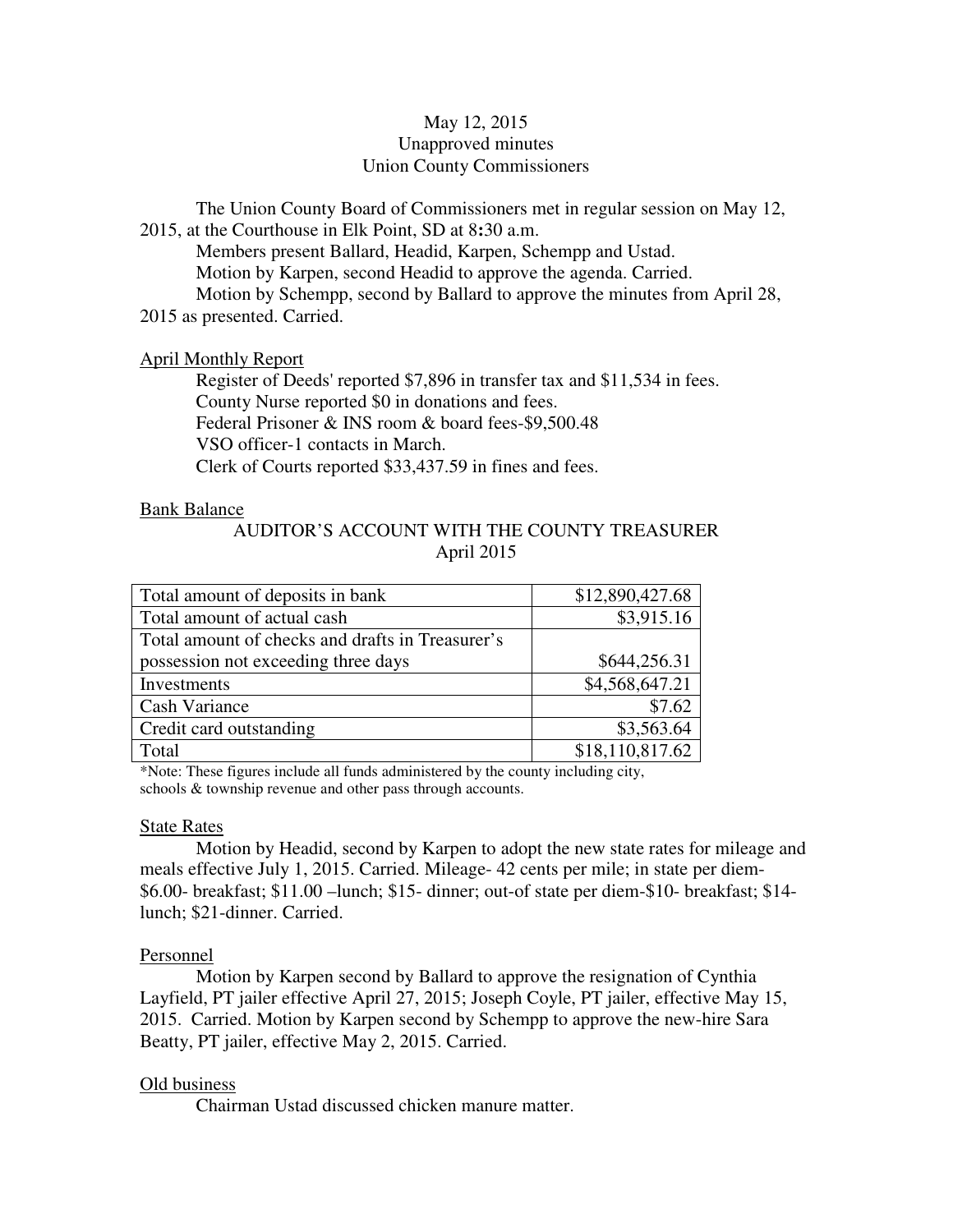## Malt Beverage License renewal

 Motion by Karpen, second Headid by to approve the following malt beverage annual renewal applications for the 2014/2015 year: Dakota Dunes Country Club dba Dakota Dunes Country Club-Retail (on-off sale); Two Rivers Inc (on off-sale); H & H Enterprises Inc. dba Coffee Cup Fuel Stop #6-Retail (on-off sale Malt Bev and Retail on); Cubby's, Inc dba Cubby's Dakota Dunes (on-off sale); Brown Properties dba Alcester Steakhouse (package malt beverage off-sale); Sam and Rhonda Otten, dba Spink Café-Retail(on-off sale); Golden Racing Corp dba Raceway Park, Inc.( on-off sale); Horseshoe Holdings dba Park Jefferson Speedway (on-off sale). Carried.

#### Recess

Chairman declared a recess at 8:56-9:00.

## District Meeting

 Motion by Karpen, second by Ballard to host the 8-county district meeting with a noon catered meal at the North Sioux City Community Center/Fire Hall on June 11. Motion carried.

#### Dept. Head Reports

 Supt. of Public Bldg & Grounds Sexton and Zoning Director Henze met with the board for monthly reports.

#### Abatement & Refund #2015-006

 Motion by Karpen second by Schempp to approve Abatement #2015-006 on Parcel #11.01.10.4050 – Bridget Flynn – being taxed on a road. Abate \$111.36 -2014 tax; Refund 2013-\$100.78; 2012-93.84; 2011-\$84.34. Carried.

#### Highway

PWA Roggow met with the board.

 Motion by Headid, second by Schempp to surplus the list of items provided by PWA Roggow as junk. Carried.

 Motion by Ballard, second by Karpen to sign work order with SDDOT for inspection of five structures in Union County with Johnson Engineering of Yankton, SD. Carried.

 Motion by Headid, second by Schempp sign permit application from City of Jefferson to occupy right-of-way on Cr. #6  $(330<sup>th</sup>$  St.) July 10, 2015 for the Jefferson Days of '59. Carried.

 Discussion took place regarding County Road #17-FEMA wants the county to find an alternative route and not replace the road from the flood damage. FEMA also wants a hydrologic analysis. Roggow will provide alternatives to FEMA.

## Dakota Valley Variance

 Al Leber met with the board to discuss the Dakota Valley variance request for a new driveway. Leber reviewed all the actions leading up to today's meeting. Leber requests that the board reconsider the vote. Motion by Karpen to grant this driveway with these stipulations: there will be turning lanes from both directions from the applied area,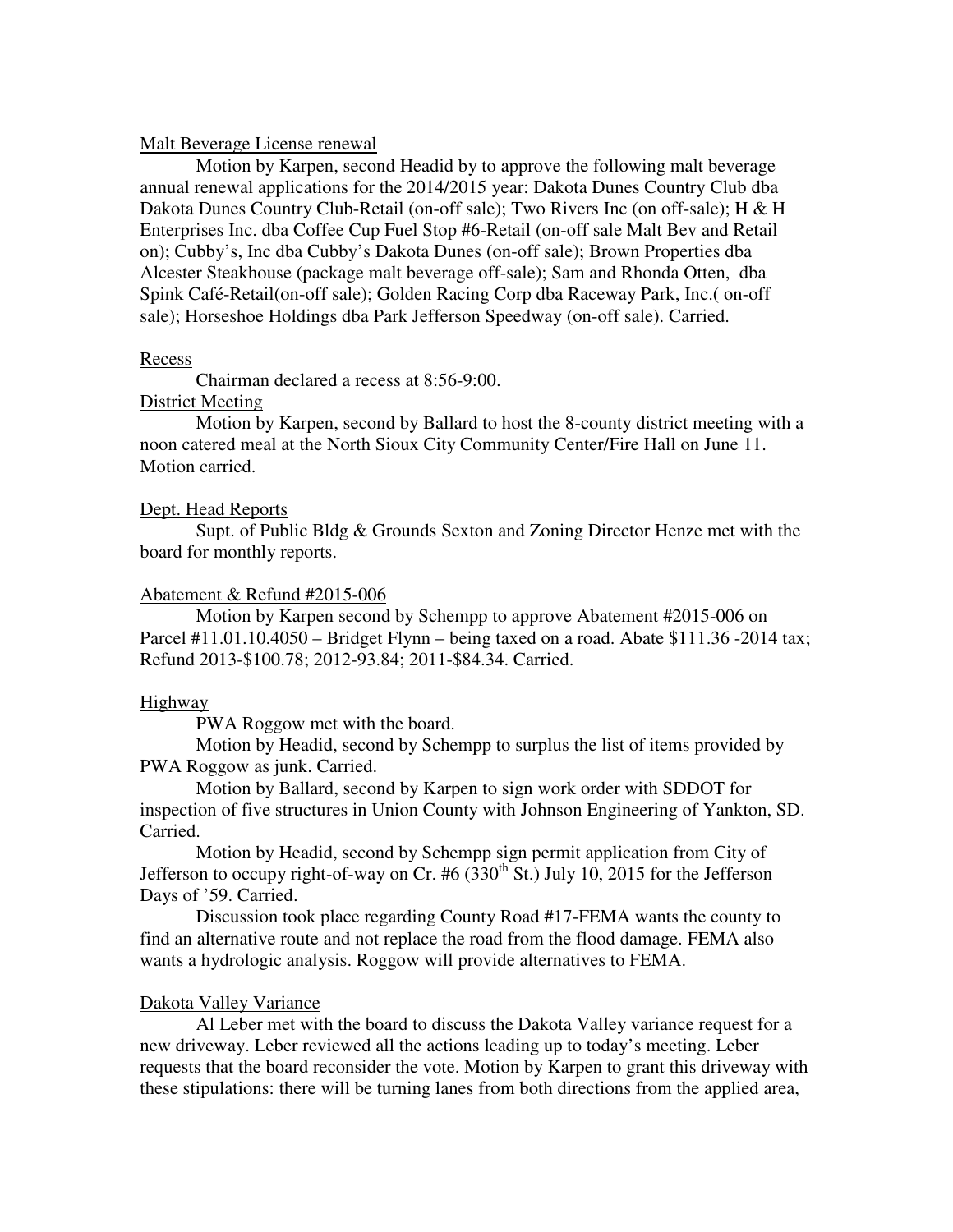the application for the driveway, to the west or towards rurally be a minimum of 400 feet of a three-lane road. The lanes will be a minimum of 10 feet wide. Second, there will be another turning lane coming from the east or from the highway, three-lane; they'll be 10 foot space per lane plus stripes, all necessary striping, and these will have turning lanes directed, also; minimum of 700 feet and would like to have up to 1,000 feet, but then we start dealing with the walking path there. So, as strictly public safety, it will be three lanes, it will take care of all issues involved. Ballard second the motion. Roll call vote: Karpen- aye, Headid-nay, Schempp- aye, Ballard- nay, Ustad- aye. Motion carried.

## Executive Session

 Motion by Karpen, second by Schempp to enter executive session for legal matters at 10:53 a.m. Carried. Chairman declared the board out of executive session at 11:22 a.m.

# Indigent

 Motion by Headid, second by Karpen to approve the request for county burial application #UCI 2015-0512. Carried.

# Committee Report

 Headid reported and recommended that the State's Attorney has a need for another legal assistant. This will be added to the agenda for May 26, 2015. Headid provided information on ranges for the 2016 salaries.

## Highway

 Motion by Headid, second by Ballard to move forward with the Northshore/Westshore (Co. Rd.#23 and Co. Rd. #1) curve plan. Motion carried.

# Claims

 Motion by Karpen, second by Headid to approve the claims as follows. Carried. The following claims have been audited, approved and warrants drawn on the same: Biweekly payroll for 05-15-2015: Auditor \$92.40; Treasurer \$471.90; State's Attorney \$671.34; Public Building \$873.13; Register of Deeds \$666.50; Sheriff \$33,252.22; Nurse \$196.20; WIC \$333.54; Highway \$21,521.83, Bi-Weekly OASI \$4,443.02. Accurate Reporting (Transcripts) \$225.00; Alliance Communication (Util) \$186.92; Arctic Ice (Ice) \$30.00; Beresford Municipal Telephone (Util) \$338.72; Beresford Republic (Legals) \$695.68; Billion Chrysler Jeep Dodge (Auto) \$50,388.00; Boyer Trucks (Repair) \$69.16; Butler Machinery (Repair) \$360.07; Campbell Supply (Supp) \$35.98; Caterpillar Financial Svc (Payment) \$2,678.84;Century Link (Util) \$100.36; Century Link (Util) \$2.93; Chesterman (Water) \$180.00; City of Alcester (Util) \$41.36; Community Health Clinic (Care) \$131.30; Concrete Products (Supp) \$181.50; Crary Huff Law Firm (Ct Appt Atty) \$840.00; Crop Production Svc (Repair) \$37.63; Dakota Dunes NSC Times (Legals) \$304.27; Dept of Revenue (Lic) \$1,170.00; Diesel Specialties (Repair) \$196.97; Dr Jim Slattery (Care) \$95.00; Enventis (Util) \$122.70; Fabricators (Repair) \$408.83; Fastenal (Supp) \$204.86; Filter Care (Supp) \$143.65; Foulk Bros Plumbing (Repair) \$245.00; Frantzen Reporting (Transcripts) \$191.00; Gary's Tree Svc (Prof Svcs) \$275.00; GCC Alliance Concrete (Supp) \$410.00; Gubbrud, Haugland &